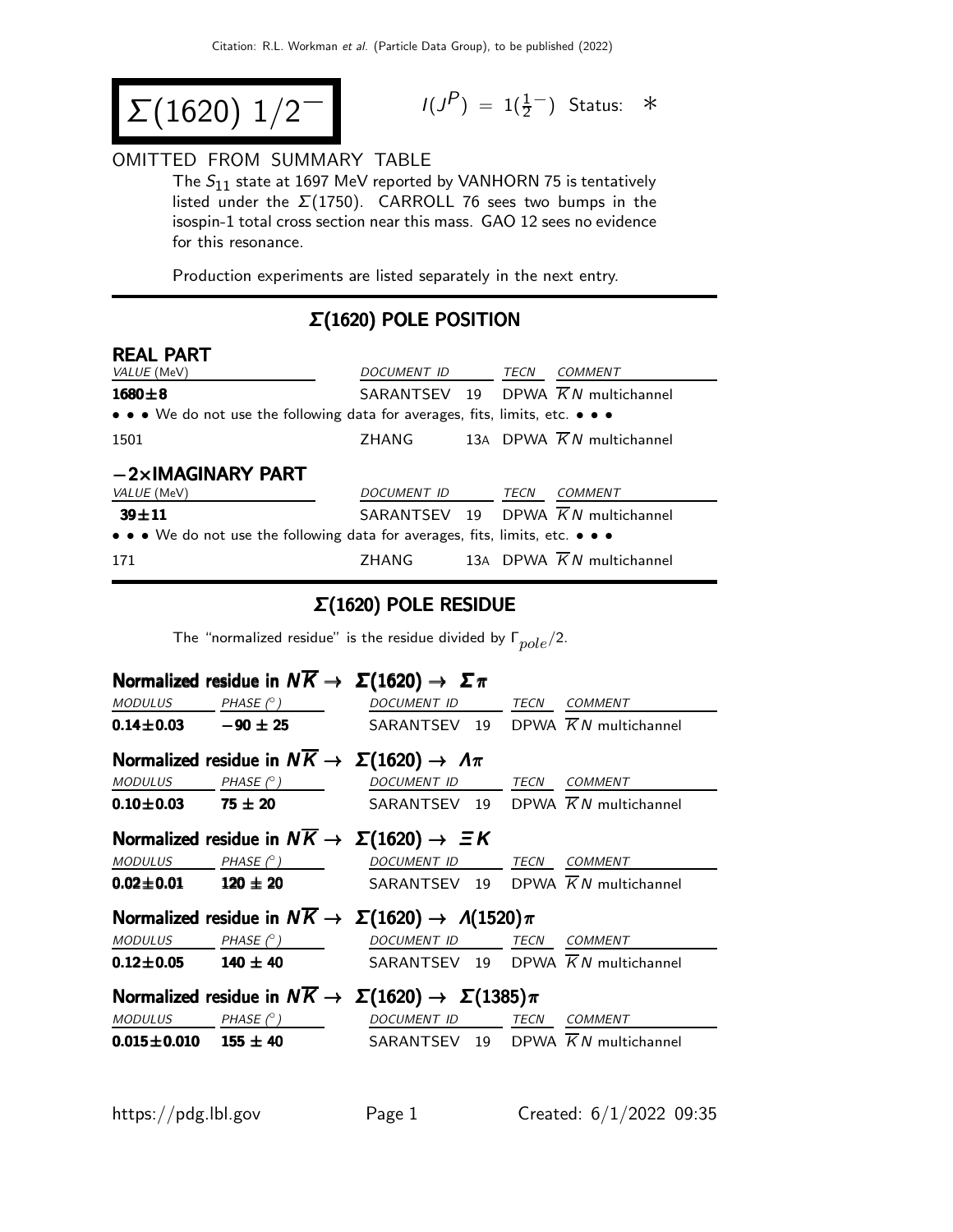| Normalized residue in $N\overline{K} \to \Sigma(1620) \to N\overline{K}^*(892)$ , S-wave |                     |                                                |
|------------------------------------------------------------------------------------------|---------------------|------------------------------------------------|
| MODULUS PHASE $(^\circ)$                                                                 | DOCUMENT ID TECN    | <b>COMMENT</b>                                 |
| $0.05 + 0.04$                                                                            |                     | SARANTSEV 19 DPWA $\overline{K}N$ multichannel |
| Normalized residue in $N\overline{K} \to \Sigma(1620) \to N\overline{K}^*(892)$ , D-wave |                     |                                                |
| $MODULUS$ PHASE $(^\circ)$                                                               | DOCUMENT ID TECN    | <b>COMMENT</b>                                 |
| $0.01 + 0.01$                                                                            |                     | SARANTSEV 19 DPWA $\overline{K}N$ multichannel |
| Normalized residue in $N\overline{K} \rightarrow \Sigma(1620) \rightarrow N\overline{K}$ |                     |                                                |
| VALUE                                                                                    | DOCUMENT ID         | TECN<br><i>COMMENT</i>                         |
| $0.11 + -0.03043 + -20$                                                                  |                     | SARANTSEV 19 DPWA $\overline{K}N$ multichannel |
|                                                                                          | $\Sigma(1620)$ MASS |                                                |

| VALUE (MeV)                                                                   | DOCUMENT ID          |    | TECN | COMMENT                                |  |
|-------------------------------------------------------------------------------|----------------------|----|------|----------------------------------------|--|
| 1600 to 1650 (≈ 1620) OUR ESTIMATE                                            |                      |    |      |                                        |  |
| $1681 \pm 6$                                                                  | SARANTSEV            | 19 |      | DPWA $KN$ multichannel                 |  |
| $1600 \pm 15$                                                                 | ZHANG                |    |      | 13A DPWA $\overline{K}N$ multichannel  |  |
| $1600 \pm 6$                                                                  | $1$ MORRIS           | 78 |      | DPWA $K^- n \rightarrow \Lambda \pi^-$ |  |
| $1608 \pm 5$                                                                  | <sup>2</sup> CARROLL |    |      | 76 DPWA Isospin-1 total $\sigma$       |  |
| $1630 \pm 10$                                                                 | LANGBEIN             |    |      | 72 IPWA $\overline{K}N$ multichannel   |  |
| 1620                                                                          | <b>KIM</b>           | 71 |      | DPWA K-matrix analysis                 |  |
| • • • We do not use the following data for averages, fits, limits, etc. • • • |                      |    |      |                                        |  |
| $1633 + 10$                                                                   | <sup>3</sup> CARROLL |    |      | 76 DPWA Isospin-1 total $\sigma$       |  |

## Σ(1620) WIDTH

| VALUE (MeV)                                                                   | <i>DOCUMENT ID</i>   |    | TECN | <i>COMMENT</i>                         |
|-------------------------------------------------------------------------------|----------------------|----|------|----------------------------------------|
| 40 to 100 (≈ 70) OUR ESTIMATE                                                 |                      |    |      |                                        |
| $40 \pm 12$                                                                   | SARANTSEV            | 19 |      | DPWA KN multichannel                   |
| $400 \pm 152$                                                                 | <b>ZHANG</b>         |    |      | 13A DPWA $\overline{K}N$ multichannel  |
| $87 \pm 19$                                                                   | $1$ MORRIS           | 78 |      | DPWA $K^- n \rightarrow \Lambda \pi^-$ |
| 15                                                                            | $2$ CARROLL          |    |      | 76 DPWA Isospin-1 total $\sigma$       |
| $65 \pm 20$                                                                   | LANGBEIN             | 72 |      | IPWA $\overline{K}N$ multichannel      |
| 40                                                                            | KIM                  | 71 |      | DPWA K-matrix analysis                 |
| • • • We do not use the following data for averages, fits, limits, etc. • • • |                      |    |      |                                        |
| 10                                                                            | <sup>3</sup> CARROLL |    |      | 76 DPWA Isospin-1 total $\sigma$       |

# Σ(1620) DECAY MODES

|            | Mode                             | Fraction $(\Gamma_i/\Gamma)$ |
|------------|----------------------------------|------------------------------|
| $\Gamma_1$ | $N\overline{K}$                  | $0.10$ to $0.60$             |
| $\Gamma_2$ | $\Lambda \pi$                    | $(9.0 \pm 3.0)\%$            |
| $\Gamma_3$ | $\sum \pi$                       | $(17 \pm 5) \%$              |
|            | $\Gamma_4$ $\equiv$ K            |                              |
|            | $\Gamma_5$ $\Lambda(1520)\pi$    | $(10 \pm 5) \%$              |
|            | $\Gamma_6 \quad \Sigma(1385)\pi$ |                              |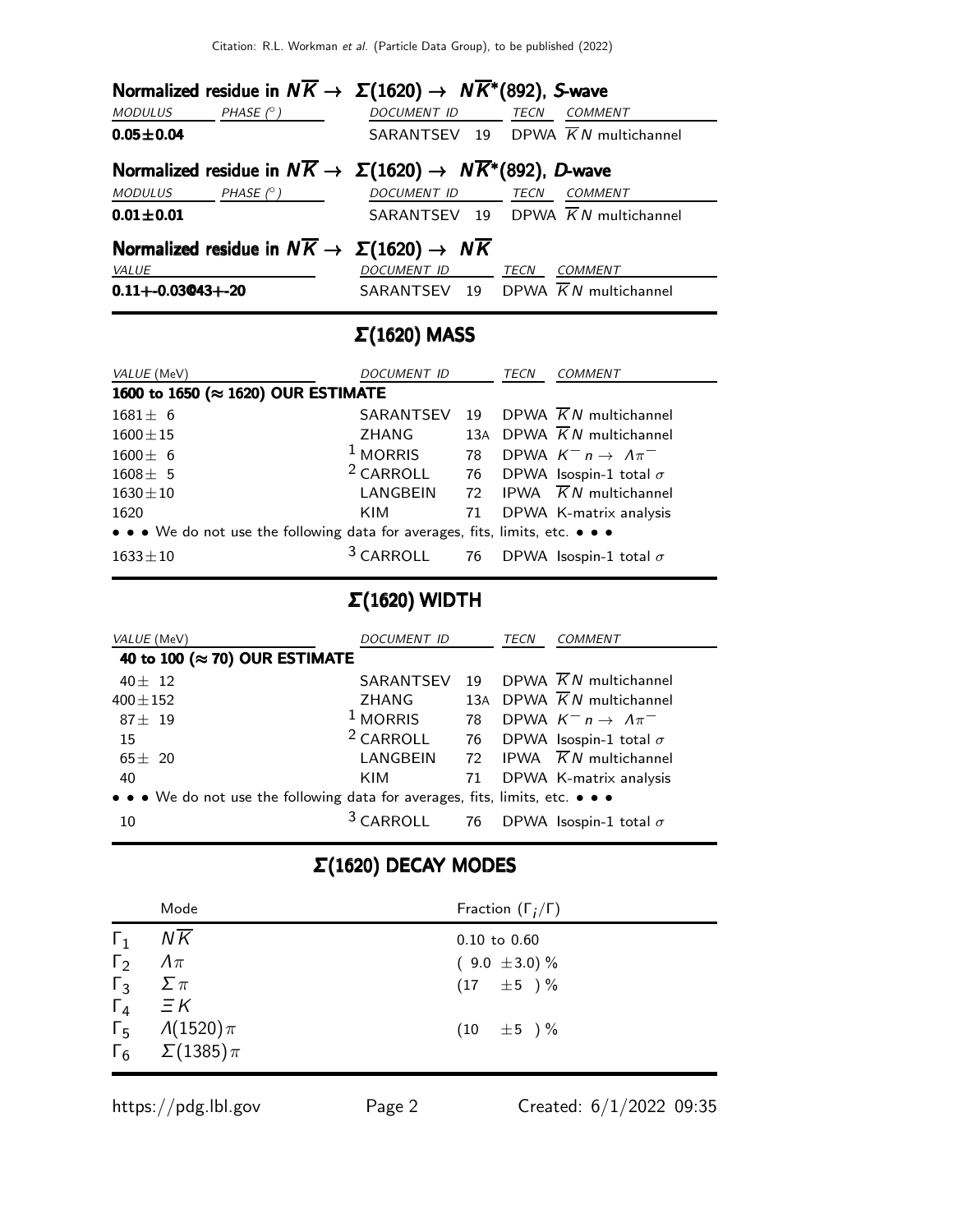#### Σ(1620) BRANCHING RATIOS

| $\Gamma(N\overline{K})/\Gamma_{\rm total}$                                                                                                                                        |                          |     |             |                                              | $\mathsf{\Gamma}_1/\mathsf{\Gamma}$ |
|-----------------------------------------------------------------------------------------------------------------------------------------------------------------------------------|--------------------------|-----|-------------|----------------------------------------------|-------------------------------------|
| VALUE                                                                                                                                                                             | DOCUMENT ID              |     |             | TECN COMMENT                                 |                                     |
| 0.10 to 0.60 OUR ESTIMATE                                                                                                                                                         |                          |     |             |                                              |                                     |
| $0.11 \pm 0.03$                                                                                                                                                                   | SARANTSEV                | 19  |             | DPWA $\overline{K}N$ multichannel            |                                     |
| $0.59 \pm 0.10$                                                                                                                                                                   | <b>ZHANG</b>             | 13A |             | DPWA $\overline{K}N$ multichannel            |                                     |
| $0.22 \pm 0.02$                                                                                                                                                                   | LANGBEIN                 | 72  |             | IPWA $\overline{K}N$ multichannel            |                                     |
| 0.05                                                                                                                                                                              | KIM                      | 71  |             | DPWA K-matrix analysis                       |                                     |
| $\Gamma(\Sigma \pi)/\Gamma_{\rm total}$                                                                                                                                           |                          |     |             |                                              | $\Gamma_3/\Gamma$                   |
| VALUE                                                                                                                                                                             | DOCUMENT ID              |     |             | TECN COMMENT                                 |                                     |
| $0.17 + 0.05$                                                                                                                                                                     | SARANTSEV 19             |     |             | DPWA $\overline{K}N$ multichannel            |                                     |
| $\Gamma(\Lambda\pi)/\Gamma_{\rm total}$                                                                                                                                           |                          |     |             |                                              | $\Gamma_2/\Gamma$                   |
| <b>VALUE</b>                                                                                                                                                                      | DOCUMENT ID              |     |             | TECN COMMENT                                 |                                     |
| $0.09 \pm 0.03$                                                                                                                                                                   | SARANTSEV 19             |     |             | DPWA $\overline{K}N$ multichannel            |                                     |
| $\Gamma(\equiv K)/\Gamma_{\rm total}$                                                                                                                                             |                          |     |             |                                              | $\Gamma_4/\Gamma$                   |
| <i>VALUE</i>                                                                                                                                                                      | DOCUMENT ID TECN COMMENT |     |             |                                              |                                     |
| $\sim 0$                                                                                                                                                                          | SARANTSEV 19             |     |             | DPWA $\overline{K}N$ multichannel            |                                     |
| $\Gamma(A(1520)\pi)/\Gamma_{\text{total}}$                                                                                                                                        |                          |     |             |                                              | $\Gamma_5/\Gamma$                   |
| <b>VALUE</b>                                                                                                                                                                      | DOCUMENT ID              |     |             | TECN COMMENT                                 |                                     |
| $0.10 \pm 0.05$                                                                                                                                                                   | SARANTSEV 19             |     |             | DPWA $\overline{K}N$ multichannel            |                                     |
| $\Gamma(\Sigma(1385)\pi)/\Gamma_{\rm total}$                                                                                                                                      |                          |     |             |                                              | $\Gamma_6/\Gamma$                   |
| <b>VALUE</b>                                                                                                                                                                      | DOCUMENT ID              |     |             | TECN COMMENT                                 |                                     |
| $<$ 0.01                                                                                                                                                                          | SARANTSEV 19             |     |             | DPWA $\overline{K}N$ multichannel            |                                     |
| $(\Gamma_1 \Gamma_2)^{\frac{1}{2}} / \Gamma$<br>$(\Gamma_i \Gamma_f)^{\frac{1}{2}} / \Gamma_{\text{total}}$ in $N \overline{K} \rightarrow \Sigma (1620) \rightarrow \Lambda \pi$ |                          |     |             |                                              |                                     |
| VALUE                                                                                                                                                                             | <b>DOCUMENT ID</b>       |     |             | <b>TECN COMMENT</b>                          |                                     |
| $0.12 \pm 0.02$                                                                                                                                                                   | $^1$ MORRIS              | 78  |             | DPWA $K^- n \rightarrow \Lambda \pi^-$       |                                     |
| not seen                                                                                                                                                                          | <b>BAILLON</b>           | 75  |             | IPWA $\overline{K}N \rightarrow \Lambda \pi$ |                                     |
| 0.15                                                                                                                                                                              | <b>KIM</b>               | 71  |             | DPWA K-matrix analysis                       |                                     |
| $(\Gamma_1\Gamma_3)^{\frac{1}{2}}/\Gamma$<br>$(\Gamma_i \Gamma_f)^{\frac{1}{2}}$ / $\Gamma_{\text{total}}$ in $N \overline{K} \rightarrow \Sigma (1620) \rightarrow \Sigma \pi$   |                          |     |             |                                              |                                     |
| <b>VALUE</b>                                                                                                                                                                      | DOCUMENT ID              |     |             | <b>TECN COMMENT</b>                          |                                     |
| $+0.32 \pm 0.03$                                                                                                                                                                  | <b>ZHANG</b>             | 13A |             | DPWA Multichannel                            |                                     |
| not seen                                                                                                                                                                          | <b>HEPP</b>              | 76B |             | DPWA $K^- N \rightarrow \Sigma \pi$          |                                     |
| $+0.40 \pm 0.06$                                                                                                                                                                  | LANGBEIN                 | 72  | <b>IPWA</b> | $\overline{K}N$ multichannel                 |                                     |
| $+0.08$                                                                                                                                                                           | KIM                      | 71  |             | DPWA K-matrix analysis                       |                                     |
|                                                                                                                                                                                   | $\Sigma(1620)$ FOOTNOTES |     |             |                                              |                                     |

 $1$  MORRIS 78 obtains an equally good fit without including this resonance.

<sup>2</sup> Total cross-section bump with  $(J+1/2)$   $\Gamma_{el}$  /  $\Gamma_{total}$  is 0.06 seen by CARROLL 76.

 $3$  Total cross-section bump with  $(J+1/2)$   $\Gamma_{el}$  /  $\Gamma_{total}$  is 0.04 seen by CARROLL 76.